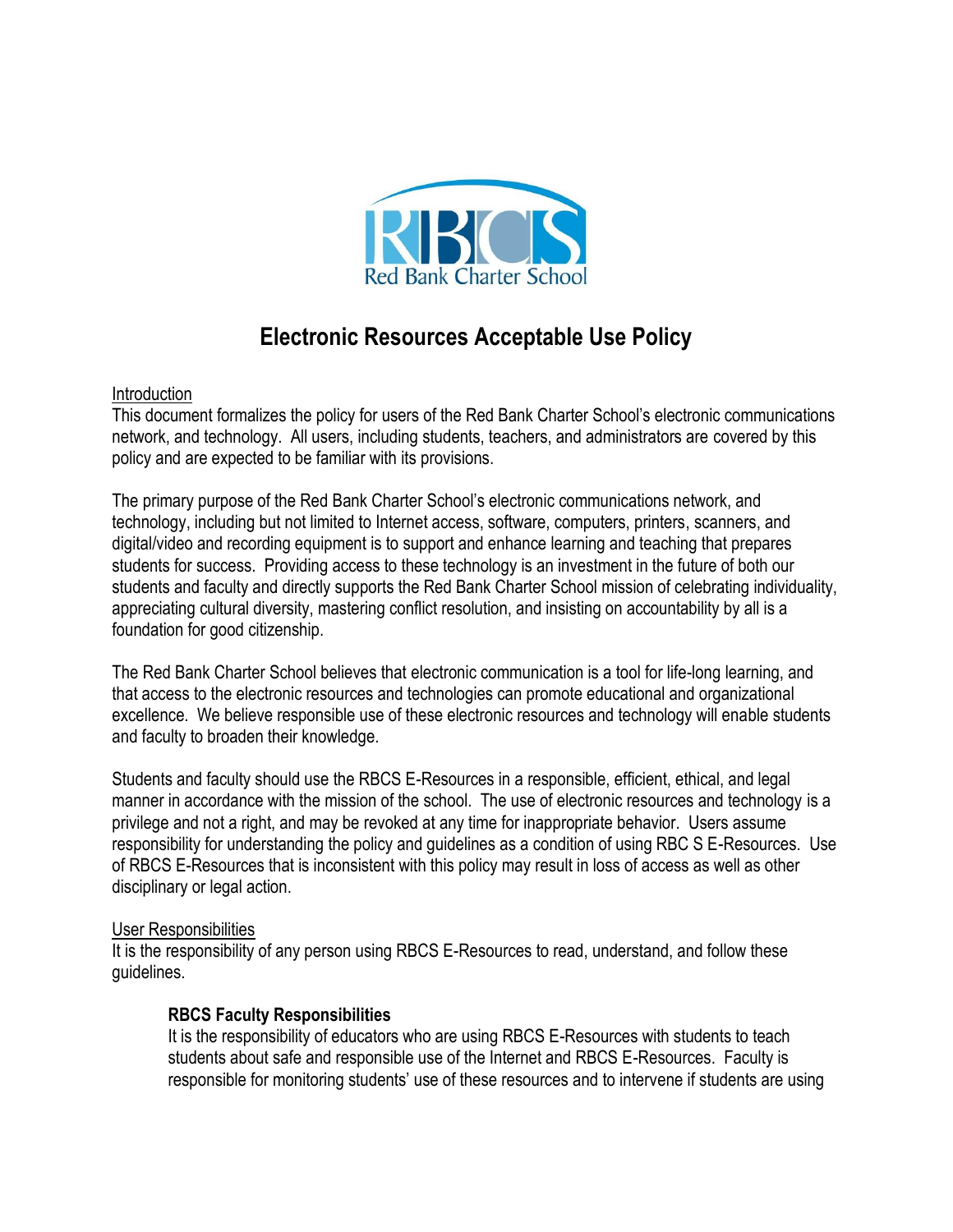them inappropriately. Faculty should make sure that students understand and abide by the Acceptable and Unacceptable Uses policy as stated in this document.

# **RBCS Student Responsibilities**

It is the responsibility of students who are using RBCS E-Resources to learn about sage and responsible use of the Internet and RBCS E-Resources. They are responsible to use these resources appropriately. If a student is misusing the system, faculty has the right to discontinue his/her use of the system.

#### Acceptable Internet Use Guidelines

The resources available to users are to be used for educational purposes. Users should not use RBCS E-Resources to store any files that are not educational. Faculty members are expected to teach responsible use to students when students are accessing the Internet, as well as to provide guidance and supervision of students using the Internet in the following ways:

- Faculty and other supervising adults will discuss the appropriate use of electronic information and resources, and the Internet with their students, monitor their use, and intervene if the resource s not being used appropriately.
- Computers that allow access to the Internet should only be placed in areas where adults are present.

It is possible that students may find material on the Internet that parents consider objectionable. Although students are supervised when they use the Internet, and the school has installed Internet filtering software, this does not guarantee that students will not access inappropriate materials. Students should report inappropriate access of material to a teacher, other faculty persons, or their parents. Parents are encouraged to discuss responsible use of the Internet with their children and how this responsibility includes using the Internet at school, as well as from home.

# Unacceptable Use

The following uses of RBCS E-Resources are unacceptable and may result in suspension or revocation of network privileges. Unacceptable use is defined to include, but not limited to, the following:

- Transmission of any material in violation of any local, state or federal law. This includes, but is not limited to: copyrighted materials, threatening or obscene material or metal protected by trade secret.
- The use of profanity, obscenity or other language that may be offensive to another user.
- Any form of vandalism, including but not limited to, damaging computers, computer systems, or network, and/or disrupting the operation of the network.
- Copying and/or downloading commercial software or other material in violation of federal copyright laws.
- Use of the network for political activity.
- Use of the network to access pornographic or obscene material.
- Creating and/or placing a computer virus on the network.
- Accessing another person's individual account without prior consent or accessing a restricted account without the prior consent of the responsible administrator or teacher.

Passwords should never be shared with another person. If a user suspects that someone has access the user's passwords, the user should change the password immediately. Red Bank Charter School users are s=responsible for all activity under their accounts.